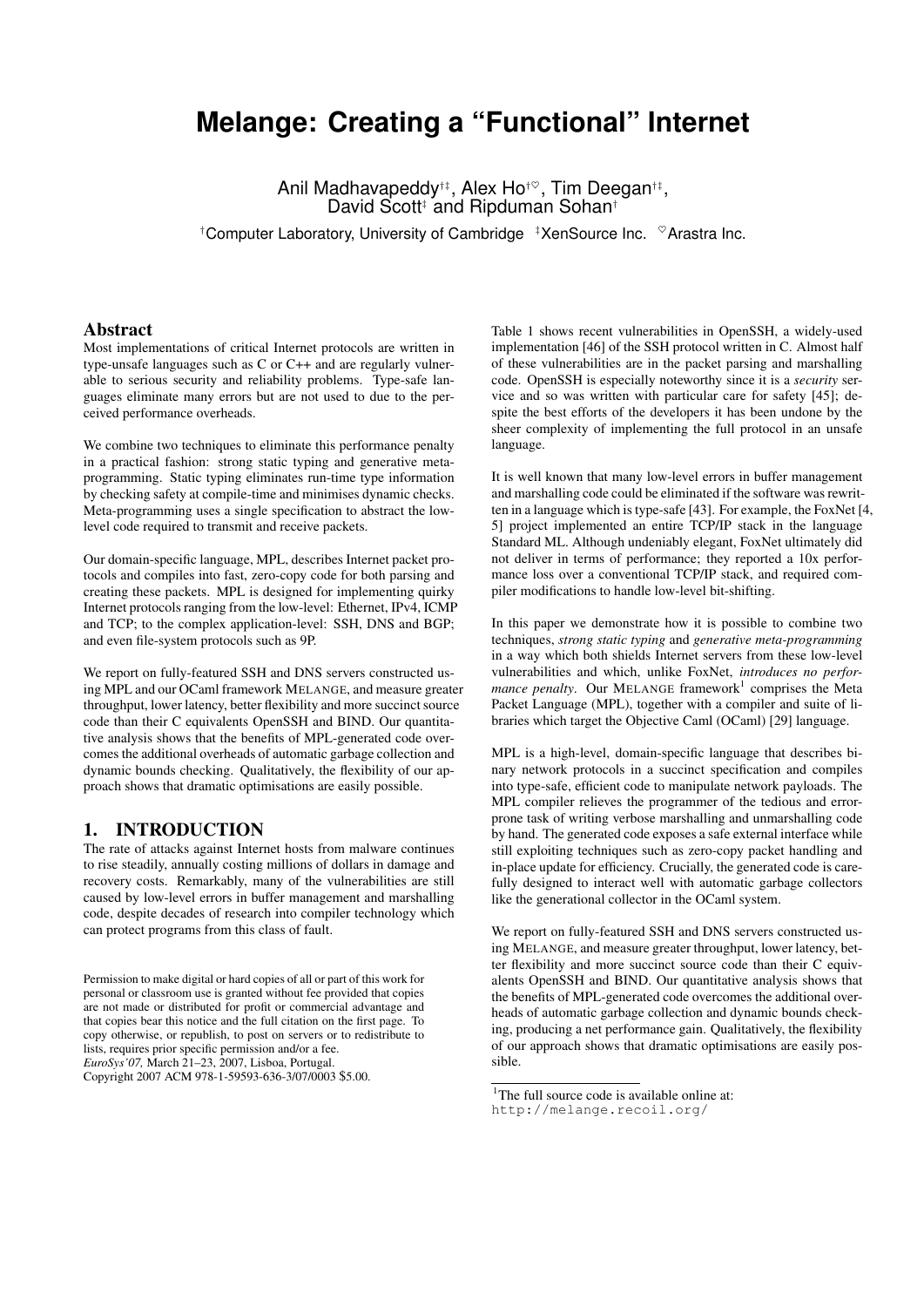| VU#     | <b>Description</b>                                   |
|---------|------------------------------------------------------|
| 40.327  | OpenSSH UseLogin allows remote root execution        |
| 945,216 | <b>CRC32</b> attack detection integer overflow       |
| 655,259 | OpenSSH allows arbitrary file deletion               |
| 797,027 | OpenSSH allows PAM restrictions to be bypassed       |
| 905,795 | OpenSSH fails to properly apply access control       |
| 157,447 | OpenSSH UseLogin permits privilege escalation        |
| 408,419 | <b>OpenSSH</b> contains overflow in channel handling |
| 369,347 | <b>OpenSSH</b> vulnerabilities in challenge-response |
| 389,665 | SSH transport layer vulnerabilities in kexinit       |
| 978,316 | Vulnerability in OpenSSH daemon (sshd)               |
| 209,807 | <b>OpenSSH</b> server PAM auth stack corruption      |
| 333,628 | <b>OpenSSH</b> contains buffer management errors     |
| 602,204 | OpenSSH PAM challenge authentication failure         |

<span id="page-1-0"></span>Table 1: Recent CERT vulnerabilities for OpenSSH, with packet parsing security issues in bold *(source: kb.cert.org)*

# 2. ARCHITECTURE

In this section we define the details of the MELANGE application framework. It adopts Objective Caml (OCaml) [\[29\]](#page-12-1) as our implementation language and supports the Meta Packet Language (MPL), which adds support for control of low-level data layout and efficient marshalling and handling of protocol data.

# 2.1 Objective Caml

OCaml is a modern programming language from the ML family and supports automatic memory management and strong static typing while allowing a mix of functional, imperative and object-oriented programming styles in the same program. Dynamic type-casting is forbidden, and all normal string or array accesses employ boundschecking at run-time.

Provided a program has no external C bindings and uses none of the small set of built-in OCaml *unsafe functions* then the program is guaranteed to be type- and memory-safe; it cannot be made to overwrite its stack or any unallocated part of memory. OCaml supports concurrency via system threads, although it has a singlethreaded garbage collector. The tool-chain is well-developed and supports both interpreted byte-code and fast native-code output on multiple CPU architectures (e.g. i386, Alpha, Sparc, PowerPC and AMD64).

OCaml has steadily gained popularity in the systems research community with projects like CIL [\[40\]](#page-13-3), Ensemble [\[22\]](#page-12-2) and Microsoft's Terminator [\[11\]](#page-12-3) all using it. It is not just static type-safety that makes it an attractive language for systems programming, but also its simplicity. The lack of dynamic type information results in a very lightweight run-time with a consistent block-based heap structure that greatly simplifies writing foreign-language bindings compared to (for example) the Java native code interface. The compiler itself performs only relatively simple code optimisations, leading to greater levels of stability and predictability in the tool-chain.

# *2.1.1 Garbage Collection*

The OCaml run-time includes a fast garbage collector (GC) [\[14\]](#page-12-4) to manage the heap of OCaml programs automatically. The GC is generational and splits the heap into a *minor heap* for small and short-lived objects and a *major heap* for larger or longer-lived objects. When a small object is allocated it is placed first into the minor heap. When the minor heap is full, a mark-and-sweep garbage collection frees any unreferenced objects. Remaining objects are copied to the major heap, and the minor heap is left completely empty. The major heap is also regularly collected and compacted, but this operation can take significantly longer than the minor heap due to the larger size of objects. The collections happen incrementally to minimise pauses, and new large objects (over 1K in size) are put directly in the major heap in the hope that they will be long lived.

This generational collector handles a typical network server design well. The minor heap, containing small new objects, is ideal for allocating temporary data in the control plane. The major heap, containing older and larger objects, is an ideal place to store the network packet buffers which are re-used by the application layer and thus longer-lived. To tune performance, OCaml provides an API to trigger garbage collection. This is ideal for network servers; it allows MPL to perform memory management between packets.

# *2.1.2 Network Code*

Writing network packet parsing code directly in OCaml is tedious, error-prone and verbose and does not leverage any of the advanced features of the language. Hand-written parsing code in OCaml looks rather like the equivalent C only with more type-conversion functions. Some projects such as Ensemble [\[22\]](#page-12-2) (discussed further later in §[4\)](#page-10-0) adopt a type-unsafe approach to network communication since they trust other network nodes, but this is not an option for Internet-facing network servers. Our Meta Packet Language (MPL) fixes this deficiency by auto-generating the required lowlevel OCaml from a simple high-level specification and exposes the results as high-level native OCaml types.

# *2.1.3 Quicker Bounds Checking*

OCaml automatically introduces fast bounds checking code before every buffer or array access. However, it is possible for bounds checks to be selectively disabled through the use of an *unsafe function*; e.g. the String.set function has the bounds checks while the String.unsafe set does not. Unsafe functions should only be used when there is some way of statically guaranteeing their safety, otherwise the program could suffer a memory fault. To ensure safety, none of our hand-written control-plane code uses these functions. However, the MPL compiler is able to analyse the packet specifications, determine at compile-time when some of the bounds checks may be removed, and emit calls to unsafe functions in the output code. This technique gives a large performance boost without compromising safety or requiring C bindings, as reported later in our evaluation.

# 2.2 Meta Packet Language

The Meta Packet Language (MPL) is a domain-specific language used to specify the wire format of existing binary network protocols. The specifications contain sufficient information to create bidirectional parsers that can transmit and receive well-formed network protocol packets. MPL specifications define a protocol wire format, and the compiler generates appropriate code and interfaces for that protocol; this is the opposite of conventional interface de-scription languages such as CORBA IDL. Figure [1](#page-2-0) illustrates how the use of MPL enforces a separation between the concerns of statefully manipulating packets (the control plane) and of the low-level parsing required to convert to and from a stream of network traffic (the data plane).

Crucially, rather than emitting machine code, the MPL compiler acts as a *meta-compiler* and outputs optimised code in high-level, garbage collected languages (currently only OCaml is fully supported, although we have designed experimental backends for Java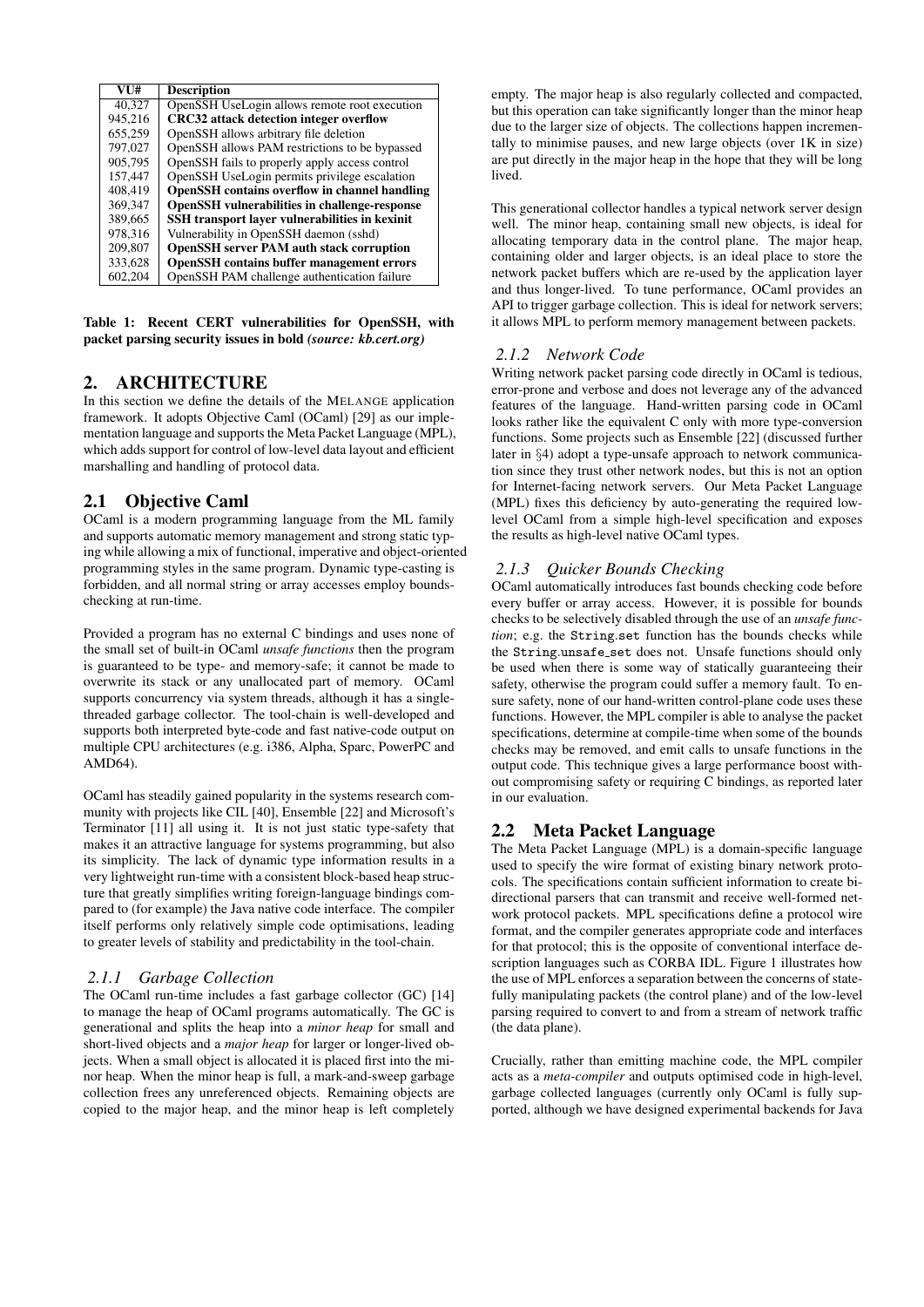

<span id="page-2-0"></span>Figure 1: Architecture of an MPL-driven OCaml server

and Erlang in the past). The generated code itself is not designed to be human-readable and uses the capabilities of the target language to minimise memory allocation and bounds-checking overhead to maximise performance. The interfaces to the code are high-level and "zero-copy" so that accessing the contents of a packet provides a reference where possible and only copies data when necessary.

For example, the OCaml interfaces make use of language features such as polymorphic variants [\[19\]](#page-12-5), functional objects [\[47\]](#page-13-4), and ML pattern matching in order to provide a high level of flexibility and safety to the control logic. Internally, the OCaml code makes selective use of imperative, impure constructs to improve efficiency, but hides this from the external interface.

Text-based protocols such as HTTP or FTP are specified as BNF grammars and can mostly be parsed using existing tools such as yacc. MPL eases the process of implementing complex *binary* protocols such as SSH, DNS, or BGP. We use a non-lookahead decision-tree parsing algorithm that is simple enough to capture many binary Internet protocols while retaining a simple set of rules to ensure that specifications remain bijective.

MPL cannot express context-free grammars by design, since it has no stack. This has not proven to be a limitation, since most realworld binary Internet protocols are, perhaps due to their roots in early resource-constrained software stacks, simple (albeit quirky) grammars due to the evolutionary nature of Internet protocol design. When greater expressivity is required, MPL supports custom field types which can be written directly in the language backend, as we explain later in our DNS protocol implementation (§[3.2.1\)](#page-7-0).

#### *2.2.1 Language*

Figure 2 lists the Extended BNF grammar for MPL, and the rest of this section explains it in more detail. The simplest MPL specifications consist of an ordered list of named fields, each with three possible types: (*i*) *wire types* for the network representation of the field; (*ii*) *MPL types* used within the specification for classification and attributes (represented as strings in the grammar); and (*iii*) *language types* that are the native types of the field in the target programming language.

Internet protocols often use common mechanisms for representing

```
main \rightarrow (packet-decl) + eofpacket-decl → packet identifier [ ( packet-args ) ] packet-body
packet-args \rightarrow \{ \text{int} \mid \text{bool} \} identifier [, packet-args ]
package<sub>body</sub> \rightarrow \{ (statement)<sub>+</sub> \}\mathbf{a} statement \rightarrow identifier : identifier [var-size] (var-attr)* ;
      | classify ( identifier ) { (classify-match)+ } ;
      | identifier : array ( expr ) { (statement)+ } ;
      | ( ) ;
classify-match → '|' expr : expr [when ( expr )] -> (statement)+
var-attr \rightarrow \textbf{variant } \{ (' | ' expr \{ \rightarrow | \Rightarrow \} \text{ } cap\text{-}identity \}| { min | max | align | value | const | default } ( expr )
var\text{-}size \rightarrow \text{[}expr\text{]}expr \rightarrow integer | string | identifier | ( expr )
     | expr { + | - | * | / | and | or } expr
     | { - | + | not } expr
      | true | false
      \exp r \{ > | > = | < | < = | = | \dots \} \exp r| { sizeof | array length | offset } ( expr-arg )
     | remaining ( )
```
#### Figure 2: EBNF grammar for MPL specifications

values (e.g. 4 octets in big-endian byte order for a 32-bit unsigned integer), and this is captured by wire type definitions. Built-in MPL wire types include bit-fields, bytes, and unsigned fixed-precision integers and can be extended on a per-protocol basis. Section [3.2](#page-7-1) containts an illustrative example for DNS. Each wire type is statically mapped onto a corresponding MPL type so the contents of the field may be manipulated within the specification (e.g. for classification). The MPL types are fixed-precision integers, strings, booleans, or "opaque" where the payloads are not parsed. Every wire type also has a corresponding language type—an unsigned 32-bit integer is mapped into the OCaml int32 type, and a compressed DNS hostname (§[3.2\)](#page-7-1) is an OCaml string list.

The classify keyword permits parsing decisions to depend on the contents of a previously defined field. The packet classification syntax is similar to ML-style pattern-matching with the exception that each match has a text label attached that is used in the output interface to identify the packet type (e.g. "Ethernet-IPv4-ICMP-EchoReply"). Every field can include a set of attributes specifying constraints such as a default value, a constant value, or alignment restrictions. Since most network protocols use a set byte-order, the endian-ness is set via a flag to the basis library routines. It only needs to be changed for host-specific protocol parsing (e.g. our libpcap [\[24\]](#page-12-6) file parser) or protocols which are specifically littleendian (e.g. the Plan 9 filesystem protocol [\[23\]](#page-12-7)).

Figure [3](#page-3-0) lists three MPL specifications for subsets of the Ethernet, IPv4, and ICMP protocols $<sup>2</sup>$ . The examples illustrate how variable-</sup> length buffers are bound to previous fields in the header that specifies their length. For example, in IPv4, the ihl field is later used to calculate the length of the options variable-length buffer during packet parsing, and is automatically calculated when generating IPv4 packets using the MPL interfaces. We have also created MPL specifications for a number of additional protocols, including BGP, DNS, SSH, and DHCP (available on-line).

The variant attribute maps values to human-readable labels that are exposed in the external code interface; this is not only more readable but often more type-safe as they become variant algebraic types in ML or enumerations in Java. Many fields also define default attributes to make the code for packet creation more succinct

<sup>&</sup>lt;sup>2</sup>We do not reiterate the network formats for Ethernet, IPv4 and ICMP for space reasons.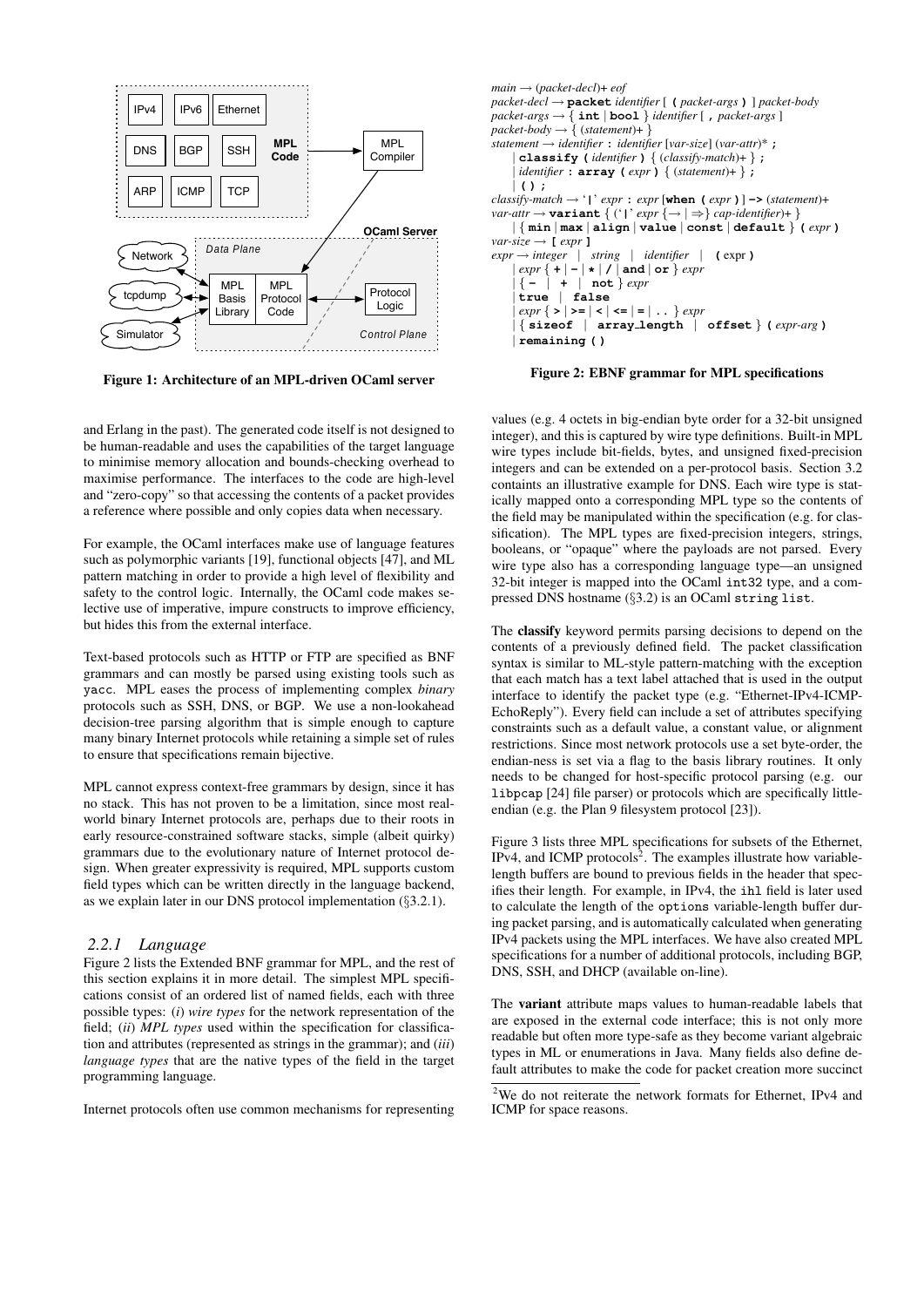```
packet ethernet {
   dest_mac: byte[6];<br>src_mac: byte[6];
   length: uint16 value (offset (eop)-offset (length));
   classify (length) \{<br>|46..1500." E802.2"data: byte[length];|0x800: "IPv4"
          data: byte[remaining()];
      |0x806:"Arp" →
          data: byte[remaining()];
      |0x86dd:"IPv6" →
          data: byte[remaining()];
   };
   eop: label;
```

```
}
```

```
packet ipv4 {
   version: \textbf{bit}[4] const (4);
   ihl: \text{bit}[4] min(5) value (offset (options) / 4);
    tos precedence: \textbf{bit}[3] variant {
       |0 \Rightarrow Routine |1 \rightarrow Priority
       |2 \rightarrow Immediate |3 \rightarrow Flash
       |4\>\rightarrow Flash_override |5\>\rightarrow ECP
       |6 \rightarrow Inet_control |7 \rightarrow Net_control
    };<br>delay:  bit[1]  default(false);
    throughput: bit[1] default (false);
    reliability: bit[1] default (false);
   reserved: bit[2] const (0)
   length: uint16 value (offset (data));
   id: uint16:
    reserved: \mathbf{bit}[1] const (0);
    dont_fragment: bit[1] default (0);
   can fragment: bit[1] default (0);
   frag_off: \textbf{bit}[13] default (0);
   ttl: byte;
   protocol: byte variant {
       |1\rightarrow |CMP |2\rightarrow |GMP |6\rightarrowTCP |17\rightarrowUDP};
   checksum: uint16 default (0);
   src: uint32
   dest: uint32;
   options: byte[(ihl \times 4) - offset (dest)] align (32);
   header end: label;
   data: byte[length-(ihl×4)];
}
packet icmp {<br>ptype: byte;
```

```
code: byte default (0);checksum: uint16 default (0);
   classify (ptype) {
   |0: "Echo\mathsf{Reply}" \rightarrowidentifier: uint16;
      sequence: uint16;
      data: byte[remaining()];
   |5: "Redirect"
      gateway ip: uint32;
       \mathsf{ip}\_\mathsf{header:}\; \mathsf{byte}[\mathit{remaining}()];|8: "EchoRequest"
      identifier: uint16;
      sequence: uint16;
      data: byte[remaining()];
   };
}
```
<span id="page-3-0"></span>Figure 3: MPL specifications for subsets of the Ethernet, IPv4 and ICMPv4 protocols

in the common case and afford the MPL compiler the opportunity to create "fast-path" unmarshalling code.

More complex protocols such as DNS or SSH also make use of additional MPL features such as the support for state variables, which are necessary to deal with protocol irregularities and compatibility issues, and boolean/string classifications. This paper does not seek to provide a rigorous definition of MPL, but instead to convey a feel for the succinctness and clarity of a typical real-world protocol specification. A complete user manual is available with more details [\[32\]](#page-12-8).

#### *2.2.2 OCaml Interface*

The OCaml code generated by the MPL compiler does not communicate with the network directly; instead it makes a series of calls to a basis library that includes both I/O and buffer management functions. The library internally represents each packet as a single string to reduce data copying, and provides a light-weight *packet environment* record to represent fragments of packet data:



This structure uses the OCaml facility for references (essentially type-safe non-NULL pointers) and mutable data that can be destructively updated. A packet environment can be cloned to create a more restrictive view into the packet (e.g. during classification), which cheaply copies the meta-data in the packet environment and not the actual payload. The payload data is always represented by a single large string that, together with its length, is shared across all of the packet environments.

The style of programming found in the generated code is imperative and C-like and, if it were written by hand, could easily result in corrupted packet data. In this system, all the code is generated by the MPL compiler from the MPL specification, ensuring the code is both safe and efficient. The external OCaml interface exposes functional objects to represent each packet, with each classification branch being assigned a unique name based on the labels in the MPL specification.

The example below assumes the presence of checksumming functions that operate on ICMP, TCP or UDP packets and shows how ML pattern-matching can be used to manipulate network data in an elegant functional style with minimal overhead.

let ipv $4 =$  IPv4.unmarshal env in  $let$  checked  $=$  match ipv4 with  $'ICMP$  icmp  $\rightarrow$  icmp\_checksum icmp#data 'TCP tcp  $\rightarrow$  tcp\_checksum tcp#data  $'U\!D\!P$  udp  $\rightarrow$  udp\_checksum udp $\#$ data 'Unknown data  $\rightarrow$  false in output (if checked then "passed" else "failed")

If necessary, low-level code can be written directly using the basis library; the example below iterates over the payload of an ICMP packet environment to calculate the ICMP protocol checksum. Note that the code is 100% OCaml—no C bindings are required.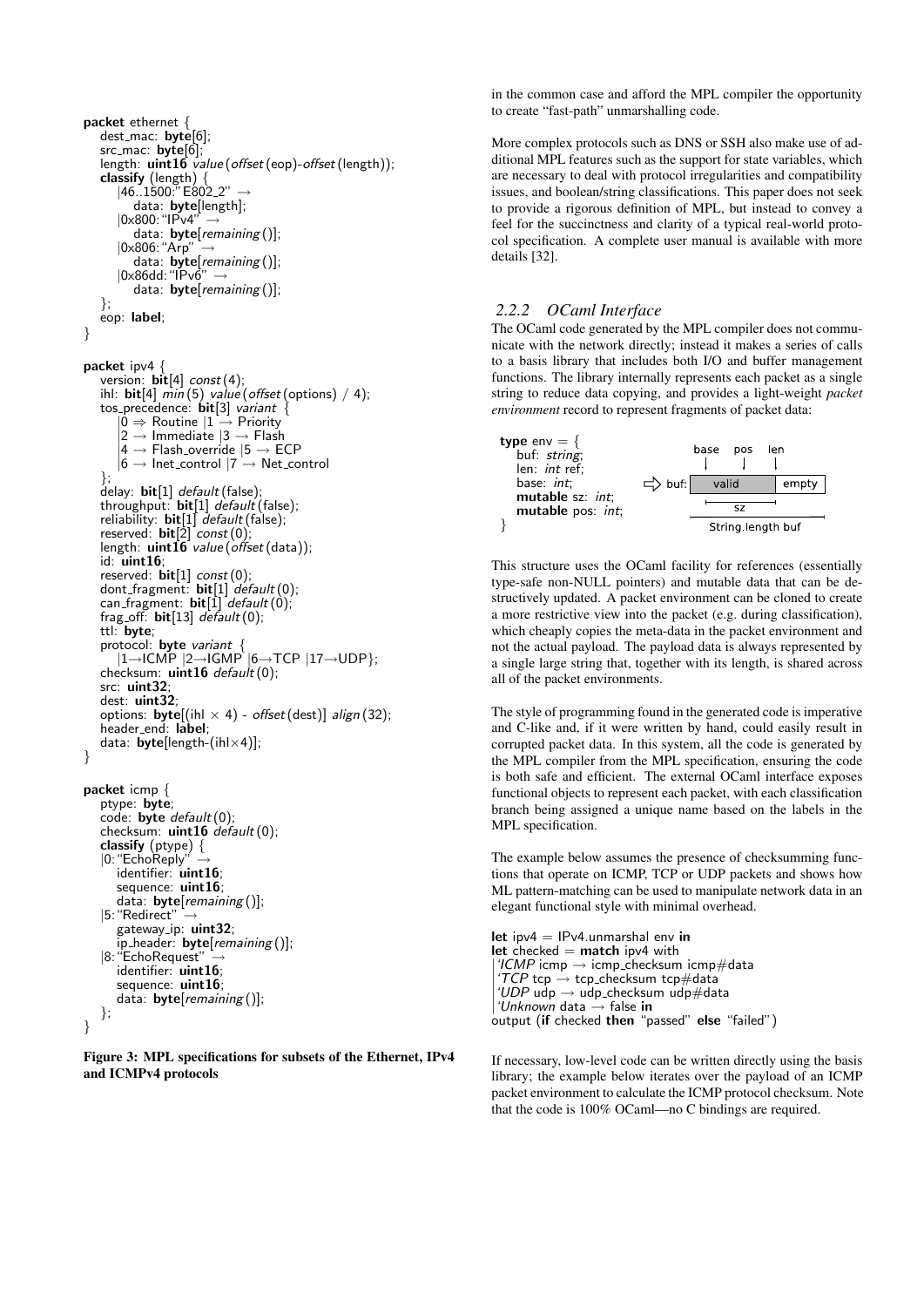```
let ones checksum sum = 0xffff - ((sum lsr 16 + (sum land 0xffff)) mod 0xffff)
let icmp checksum env =
   let header_sum = Uint16.unmarshal env in
   Stdlib.skip env 2;
   let body sum = Uint16.dissect (+) 0 env in ones checksum (header sum + body sum)
```
Finally, data copying is minimised while creating packets through the use of *packet suspensions*—closures that capture the arguments required for a packet and delaying the act of writing data to a packet environment. These suspension functions can be nested; higherlevel protocol suspensions can contain references to lower-level protocol suspensions. Finally, when an output buffer is available, it is applied to the packet suspension, which writes out its contents to the buffer as one operation. The example below shows how an ICMP echo reply packet can be constructed when supplied with an incoming packet that has previously been classified into two views—ip for the IPv4 header and body and icmp for the ICMP subset.

 $(\star$  env represents the packet environment  $\star$ ) let icmp\_fn env  $=$  $\star$  Create ICMP packet suspension  $\star)$  $let$  reply  $=$  Icmp. EchoReply.t <sup>∼</sup>identifier:icmp#identifier <sup>∼</sup>sequence:icmp#sequence <sup>∼</sup>data:('Frag icmp#data frag) env in  $(\star$  Compute overall ICMP checksum  $\star$ ) reply#set checksum (icmp checksum reply) in  $\kappa$  Create the IPv4 suspension  $\star$ let ipr = Ipv4.t <sup>∼</sup>id:ip#id <sup>∼</sup>ttl:255 <sup>∼</sup>proto:'ICMP <sup>∼</sup>src:ip#dest <sup>∼</sup>dest:ip#src <sup>∼</sup>options:'None <sup>∼</sup>data:('Sub icmp fn) in  $(\star$  Apply IPv4 packet suspension to environment  $\star$ ) **let** reply  $=$  ipr env in

let csum = ip\_checksum (reply#header\_end  $/$  4) env in reply#set checksum csum

A packet suspension icmp fn is created with information about the ICMP identifier, sequence number, and payload taken from the incoming ICMP packet. The identifier and sequence number are copied since they are integers, but the larger payload is preserved as a reference to the incoming packet. The ICMP suspension is then passed to an IPv4 creation function that copies some data from the incoming packet (e.g. the source and destination addresses) and calculates the checksum. The packet is evaluated "backwards" with the IPv4 closure marshalled, which evaluates the ICMP closure at the appropriate location in the packet. This makes packet creation composable; an Ethernet layer could be added by passing the IPv4 function as another packet suspension; all of the packet offsets would automatically be adjusted by the auto-generated MPL code.

The OCaml interface also supports modifying packets in place, as seen in the set checksum example above. This permits proxies such as IPv4 routers or NAT software to unmarshal packets, safely modify fields in place and transmit the result without re-creating the entire packet. Further details are available separately [\[32\]](#page-12-8).

#### *2.2.3 Performance*

We now evaluate the performance of the MPL/OCaml backend using ICMP, which allows hosts to transmit "ping" packets to other hosts, which send back echo responses. The transmitting host encodes in the request a timestamp that is checked when the response



<span id="page-4-0"></span>Figure 4: Latencies for lwIP vs OCaml "functional" version (*OCaml Copy*) which copies data and a normal MPL version (*OCaml Normal*) *(lower gradient is better)*.



<span id="page-4-1"></span>Figure 5: Latencies for lwIP vs the OCaml "reflector" with MPL bounds optimisation off (*Reflect normal*) and on (*Reflect MPL optimised*). The MPL optimised version is type-safe OCaml and as fast as lwIP.

is received and used to determine the time-of-flight of the packet. This simple protocol requires little more than packet parsing, and the size of pings can be varied making it an excellent test for gauging how well MPL code performs.

The tests were run on a stock OpenBSD 3.8/i386 (GENERIC) kernel, on a 3.00GHz Pentium IV with 1GB of RAM, and all non-essential services disabled. The applications use the tuntap interface that allows userland applications to send and receive raw Ethernet in the tap mode or IPv4 packets in the tun mode. As a reference, we benchmark against the popular lwIP user-level networking stack<sup>3</sup>, which is written in C and does not use automatic garbage collection or dynamic bounds checking. This is a good way to measure the throughput of our OCaml implementation versus a C equivalent.

Pings are transmitted on the same machine to eliminate variable network overhead. The Ethernet tap interface routes requests to the stack being tested. Our implementation uses the MPL specifications from Figure [3](#page-3-0) to process the Ethernet, IPv4, and ICMP protocols, and is completely written in OCaml. The results are plotted over varying ICMP payload sizes; lwIP has a maximum MTU of 1500 so no larger results are available. Each test was repeated 150 times and the mean times plotted against the payload size. The 95% confidence interval is too small to show on the graphs. The gradient of the lines are of primary interest, as this reflects the amount of

<sup>3</sup> See <http://savannah.nongnu.org/projects/lwip>.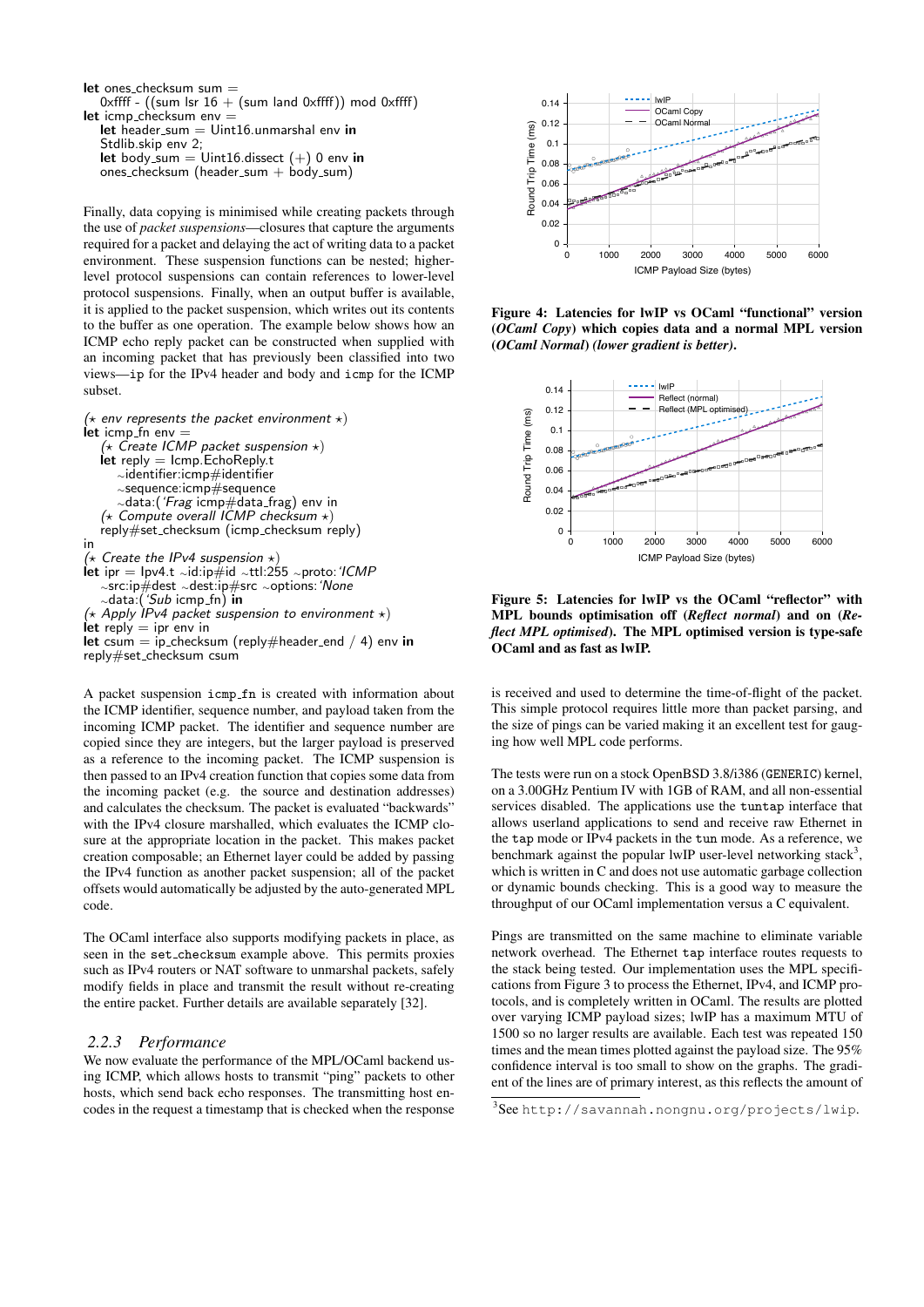

Figure 6: Various layers of the Secure Shell v2 protocol: a global transport, authentication and channel layer, and local channel states.

work done per byte and thus reveals how well the implementations scale with data size.

Figure [4](#page-4-0) shows lwIP against two versions of the OCaml ICMP responder: (*i*) the *copying* version that copies the ICMP payload when parsing the packet, and again every time it encapsulates data in a new protocol layer (i.e. ICMP and IPv4), just as a conventional functional implementation would; and (*ii*) the *normal* version that uses the MPL (internally zero-copy) API and creates a new ICMP packet to respond with; it copies the payload exactly once. The copying server (performing 3 payload copies) clearly performs more work per byte than lwIP as reflected in the steeper gradient. The normal version is nearly parallel to the lwIP gradient; it is slightly slower as it re-calculates the ICMP checksum, whereas lwIP takes advantage of the IPv4 checksum algorithm and adjusts it in place. We conclude that minimising data copying—by using the MPL zero-copy API in this case—increases the network performance of the application.

In order to match the performance of lwIP, we implemented a "reflecting" OCaml version that matches its behaviour—the echo request packet is modified in-place and directly re-transmitted as an echo reply. The packet payload is thus read only once (to verify the IPv4 checksum) and not copied at all.

Figure [5](#page-4-1) shows the performance of the reflecting OCaml server with every payload access bounds checked, as a manual implementation would, and another that uses the MPL auto-generated code with optimised bounds checks. The MPL-optimised version is as efficient as lwIP, while the version with redundant bounds checks is much slower. This test confirms that the MPL bounds checking optimisations make a significant different to the performance of the data plane code.

This optimisation could potentially be handled by the OCaml compiler itself, but the general case is still an active and complex area of type-theory research (e.g. dependent types [\[48\]](#page-13-5)). Instead, we choose to solve it by integrating a domain-specific language in which the extra constraints are enforced, to generate optimised OCaml using unsafe constructs in a safe way; this approach is also used by the Coq theorem prover [\[30\]](#page-12-9).

# 3. EVALUATION

We now describe two complex servers written using MELANGE: (*i*) a secure shell server, and (*ii*) a domain name server. We discuss the challenges of parsing the respective protocols and evaluate the throughput and latency of each server. We also show that us-



<span id="page-5-0"></span>Figure 7: Illustrating the complex data flow of SSH wire traffic to plain text payload that can be parsed using MPL.

ing MPL/OCaml results in more compact code than C. Finally, we analyse the execution profiles and code sizes of the various DNS implementations.

## 3.1 Secure Shell (SSH)

SSH is a widely used protocol for providing secure login over a potentially hostile network. It uses strong cryptography to provide authentication and confidentiality, and to multiplex data channels for interactive and bulk data transfer. The protocol has recently been standardised by the  $IETF^4$ ; Figure 6 illustrates the various layers: (*i*) a transport layer deals with establishing and maintaining encryption and compression via key exchange and regular re-keying; (*ii*) an authentication layer establishes credentials immediately after the transport layer is encrypted; and (*iii*) a connection protocol that provides data channels for interactive and bulk transfer.

The connection protocol has both global messages (e.g. for TCP/IP port forwarding) and channel-specific messages for individual sessions. Channels can be created and destroyed dynamically over a single connection, and data transfer can continue while new keys are established at the transport layer. The protocol also supports different cryptographic algorithms for the transmission and receipt of data. Extensions such as the use of DNS to store host keys and new authentication methods have also been published<sup>5</sup>.

We have implemented a fully-featured SSH library—dubbed MLSSH that supports both client and server operation. The library supports all the essential features of an SSH session including key exchange, negotiation and re-keying, various authentication modes (e.g. password, public key and interactive) and dynamic channel multiplexing. The OCaml Cryptokit library is the only external component, and no extra C bindings were used except for the small addition of pseudo-terminal functions (lacking from the OCaml standard UNIX library). Since C bindings are a source of type-unsafety, their complexity and size is kept as minimal as possible—the MLSSH C bindings are 140 lines.

In the remainder of this section, we discuss the challenges of parsing SSH traffic using MPL and evaluate the performance of MLSSH versus OpenSSH.

#### <span id="page-5-1"></span>*3.1.1 Packet Format*

Constructing a control and data plane abstraction for the SSH protocol is rather more complex than our earlier ICMP case study. Packets are constructed in two stages: (*i*) a secure encapsulation layer for all packets that includes encryption, message integrity

<sup>4</sup> RFC 4251, 4252, 4253, and 4254

<sup>&</sup>lt;sup>5</sup>RFC 4255, 4256, and 4344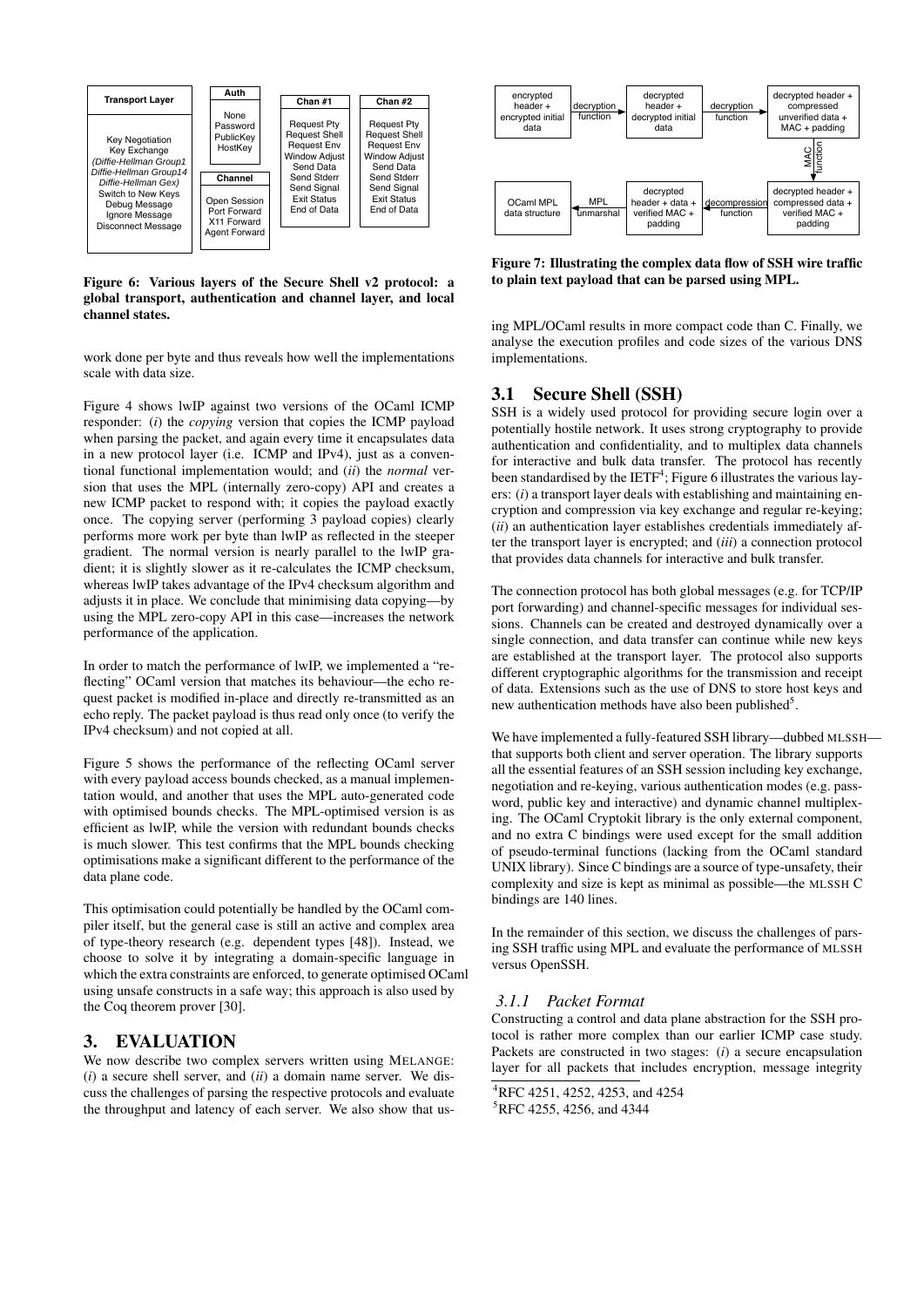

Figure 8: Throughput of OpenSSH vs MLSSH with encryption and message hashing disabled *(higher is better)*.



Figure 9: Throughput of OpenSSH vs MLSSH using stream and block ciphers *(higher is better)*.

hashes and random padding to foil traffic analysis; and (*ii*) classification rules for the decrypted packet payloads. Figure [7](#page-5-0) illustrates the data flow; firstly a small chunk of data is read and decrypted from which the length of the rest of the packet is obtained. The remaining payload is read and decrypted, followed by an unencrypted message authentication code and random padding. Finally, this plain-text payload is passed onto the MPL classification functions for conversion into a packet object and processing by the control logic. The early implementations of MLSSH [\[33\]](#page-12-10) did not use MPL and required a payload data copy at every stage of this computation. The latest (and much faster!) version using MPL requires only a single copy across all the stages.

The SSH protocol places high demands for flexibility on parsing tools. MPL-generated code be interfaced easily with hand-written code in order to: (*i*) handle protocol quirks (which exist due to specification errors or historical precedent); and (*ii*) call external library functions (e.g. encryption algorithms) without excessive data copying. MPL permits protocol quirks to be handled using state variables that are driven from the control plane logic. For example, a global SSH channel response can optionally include a "port" field, but only if it is replying to a TCP/IP port-forwarding request; an MPL state variable permits the control plane to instruct the data plane on which parsing action to follow.



Figure 10: Cumulative Distribution Function of inter-packet arrival times of OpenSSH and MLSSH.

#### *3.1.2 Performance*

We measure the sustained throughput of an SSH session by repeatedly transferring large files through a single connection. The OpenSSH client is used to connect to either an MLSSH or OpenSSH server, with all logging and debug code disabled. A file of variable size (ranging from 100MB to 350MB) is transferred via the established SSH connection. This is repeated 100 times across the same connection by dynamically creating new channels, ensuring that at least 10GB of data are sent through every session to highlight any bottlenecks due to memory or resource leaks. Since the SSH protocol also mandates regular re-keying, our benchmarks reflect that cost as part of the overall results.

Figure 8 shows a plot of transfer rate (in MB/sec) versus the transfer size of the individual data chunks with encryption disabled. Each data point and error bar reflects the average time and 95% confidence interval over the 100 repeated invocations. MLSSH is slightly faster than OpenSSH and interestingly also has a smaller variation of transfer rates. In general, OpenSSH was more "jittery" as seen in the anomalously high transfer rate when transferring files in 220MB chunks (this was reproducible and attributed to cache behaviour).

Figure 9 shows the same experimental setup applied with encryption enabled and using HMAC-SHA1-160 as the message digest algorithm. Both servers have equivalent performance when using the Arcfour stream cipher, but due to the less optimised AES implementation MLSSH is slower when used with the AES-192 block cipher. Comparison of the different cryptographic libraries used (OpenSSL and Cryptokit) reveals that the OCaml AES implementation is less optimised and has potential for improvement.

We also measured the latency of established SSH connections to test if automatic garbage collection was introducing long pauses in MLSSH. The server is first heavily loaded with bulk data transfers as in the previous test, and then a "character generator" alternately transfers a single byte and sleeps for a second. The times between receiving these characters are plotted in Figure 10 as a cumulative distribution function.

The arrival times recorded through MLSSH are extremely consistent and clustered around the one second mark with little variance. In contrast, OpenSSH exhibits jitter within a range of  $\pm 100$ ms; delays are being introduced within the server which cause it to disrupt the arrival times. This is surprising since: (*i*) OpenSSH is perform-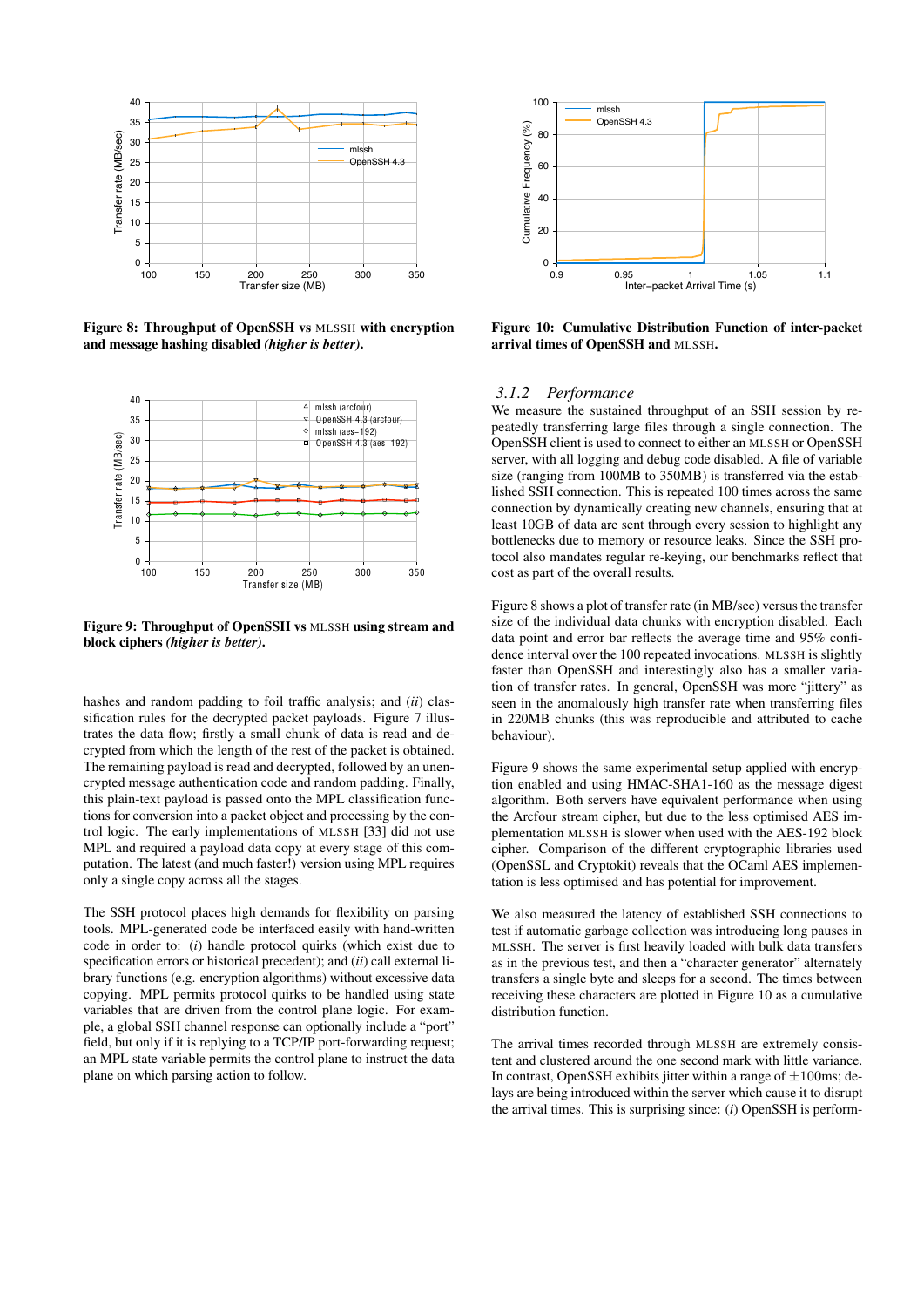

Figure 11: DNS label compression example, with www.example.com being encoded by a pointer. The dashed boxes are the offset from the start of the packet.

ing manual memory management which should be faster than automatic garbage collection; and (*ii*) MLSSH ought to have a wider distribution to reflect the cost of the occasional garbage collection introducing a delay.

Examination of the internals of the OpenBSD *malloc(3)* and *free(3)* routines reveal that modern memory management is as complex as the OCaml garbage collector routines. Allocation in OCaml is a simpler process than *malloc(3)* since only a single pointer needs to be incremented [\[14\]](#page-12-4), as opposed to the more complex free-list management required by the libc functions. The presence of an incremental garbage collector which performs predictable slices of memory management at regular intervals is also better than the more ad-hoc caching of pages (to reduce the number of system calls) performed by *free(3)*. The minimised memory allocation of MPL means that the OCaml major heap is not over-used, and expensive compaction of the major heap is avoided, resulting in faster performance than the manual memory management routines.

## <span id="page-7-1"></span>3.2 Domain Name System (DNS)

The Domain Name System is a distributed database used to map textual names to information such as network addresses. The DNS consists of three components: (*i*) the Domain Name Space and Resource Records (RRs), which form a tree-structured namespace with associated data; (*ii*) name servers, which hold information about portions of the namespace and either act as authoritative sources or proxies; and (*iii*) resolvers in client network stacks, which manage the interface between client DNS requests and the local network name server. Surveys of DNS name server deployment on the Internet have revealed that BIND [\[1\]](#page-11-1) serves over 70% of DNS second-level .com domains and over 99% of the servers are written in C [\[3,](#page-11-2) [38\]](#page-13-6).

BIND has a long history of critical security vulnerabilities despite several complete re-writes. A statically type-safe and flexible DNS server would be useful not only for immediate deployment, but also to aid research into novel name systems (e.g. centralised name services [\[12\]](#page-12-11)). Our authoritative server—dubbed DEENS—is written entirely in MPL and OCaml. DEENS also features a BIND-style zone file parser, and we have also written several variants such as a multicast DNS server, a dig client, and caching proxies.

#### <span id="page-7-0"></span>*3.2.1 DNS Packet Format*

DNS was designed to be a low-latency, low-overhead protocol for resolving domain names. In order to avoid the time required to perform a 3-way TCP handshake, most DNS requests and responses can be encoded in a single UDP packet, normally 512 bytes or less. Due to tight resource restrictions, the original DNS specification employed a compressed binary packet format<sup>6</sup>.

6 RFC 1034, 1035



Figure 12: Throughput of BIND vs DEENS with random Zipfdistribution query sets *(higher is better)*.

The compression scheme works as follows. An uncompressed hostname is separated into a list of labels by splitting at each dot character. Each label is represented by a byte indicating its length followed by the contents. A length of 0 indicates the end of the hostname. To save space, duplicate labels are stored just once with pointers used to reference the shared copy; this duplication is common within response packets since the top-level portions of hostnames are often shared.

Figure 11 illustrates this compression—two hostnames foo.bar and example.com are defined in different areas of a DNS response (the dashed boxesindicate absolute offsets within the packet). When the hostname www.example.com is inserted later, the www label is inserted as normal, but the tail of the hostname is replaced by a pointer to the previous definition of example.com.

This compression scheme is challenging to implement securely and safely, and has been the cause of several serious bugs in other servers(e.g. from recursively following pointers while parsing DNS traffic). Recall that MPL supports custom field types in order to extend protocol descriptions. We define two new custom types for DNS: (*i*) dns label; and (*ii*) dns label comp, where the latter indicates a compressible hostname. The custom types are implemented directly in OCaml as extensions to the basis library, and use a stateful symbol table to track the locations of pointers and labels. This permits DNS packets to be processed (for both creation and parsing) in a single pass, and the logic for handling these special labels is contained in a small MPL module.

#### <span id="page-7-2"></span>*3.2.2 Performance*

We generated a large random data set using the freely available  $\text{BIND}\text{ DLZ}$  tools<sup>7</sup>, which generate both the source zone files for an authoritative server and also an appropriate query set that can be fed into the queryperf measurement tool from the BIND 9.3.1 distribution. The data was configured in a Zipf power-law distribution to match real-world DNS data sets [\[26\]](#page-12-12).

Figure 12 measures the performance of BIND against DEENS in terms of queries per second against the data set size. The OCaml implementation is around 10% faster, and both servers exhibit level

<sup>7</sup> Available online at <http://bind-dlz.sf.net/>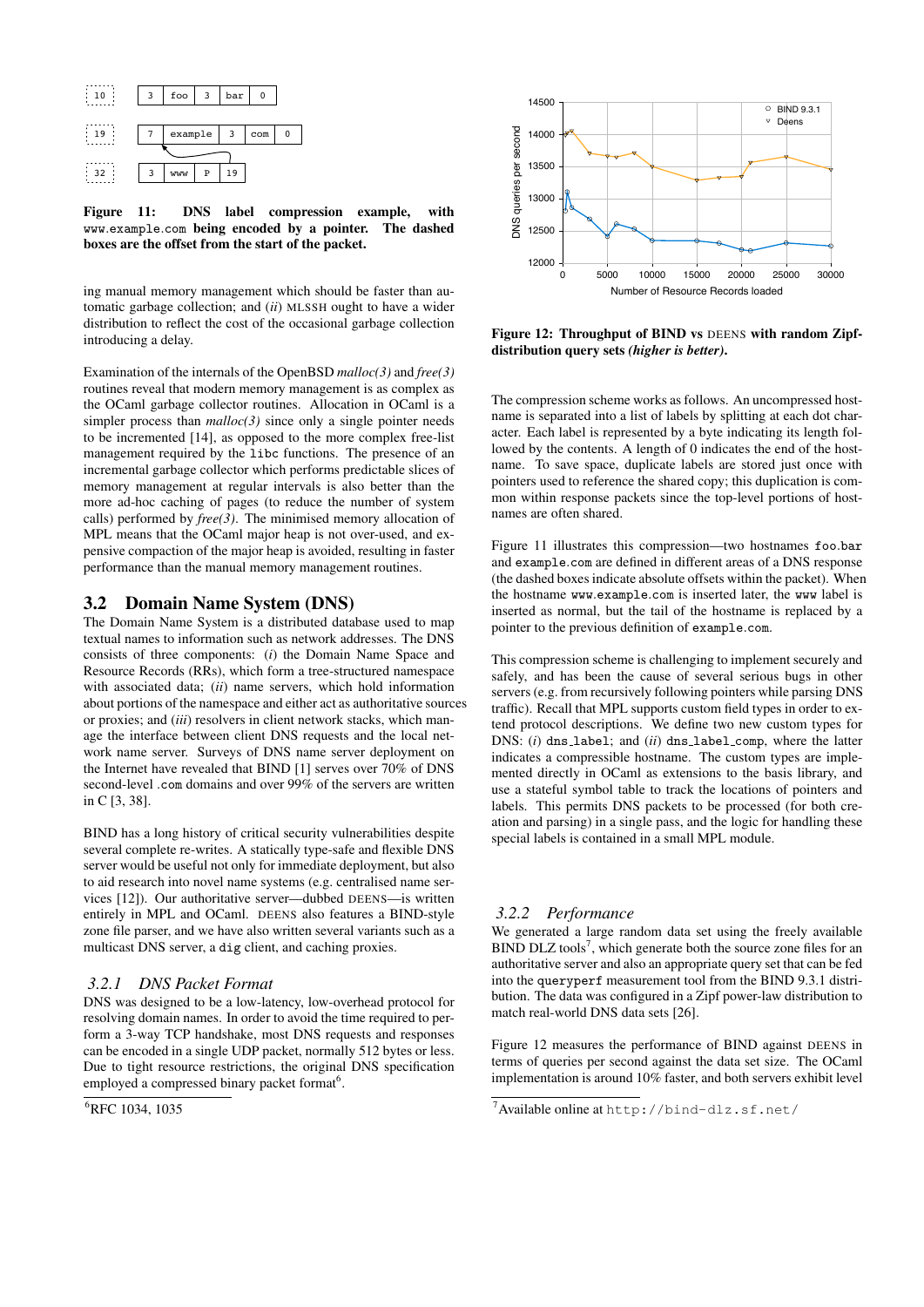

Figure 13: Cumulative Distribution Function of BIND vs DEENS latencies with loaded servers *(lower is better)*.

performance as the data set size increases. Figure 13 shows the cumulative distribution function for response latency. DEENS is consistently slightly faster than BIND, but the stair-step shape of the graph shows that the depth of the query dominates the implementation language.

However, the real benefit of using OCaml becomes obvious when we observe that the results of DNS queries are purely a function of the tuple qclass  $\times$  qname  $\times$  qtype of a DNS question, where qclass is the DNS class (most often "Internet"), qname is the domain name and qtype is the request record type. The exception to this rule is servers that perform arbitrary processing when calculating responses (e.g. DNS load balancing<sup>8</sup>), but this is a specialist feature we are not concerned with for the moment. The only variation is that the first two bytes in the response must be modified to reflect the DNS id field of the request.

As an optimisation, we add a memoisation query cache that captures a query answer in a string containing the raw DNS response and use the cached copy when possible. This requires changes to just 4 lines of code in DEENS, and to test the effectiveness we implemented two separate caching schemes: (*i*) a normal hash-table mapping the query fields to the marshalled packet; and (*ii*) a "weak" hash-table (using the standard Weak.Hashtbl functor) of the query fields to the packet bytes.

The normal hash table simulates an ideal cache when large amounts of memory are available, since it performs no cache management and will continue to grow. The weak hash table lies at the other extreme and is a cache that can be garbage collected and data may disappear at any time. Weak references are special data structures that do not count towards the reference counts of objects they point to for the purposes of reclamation and are often used as a safe mechanism to construct efficient purely functional data structures (known as "hash consing"). In our case we are using the weak data structure in isolation without any strong references pointing to it, and so it is cleared on every garbage collection cycle. Furthermore, it does not require any traditional cache management (e.g. least-recentlyused checks) and can safely grow to any size—if the heap grows too large, a garbage collection will erase the cache.

Figure 14 shows a dramatic performance increase from our memoisation cache as DEENS is now twice as fast as BIND as a re-





Figure 14: BIND vs DEENS throughput with the strong and weak memoisation optimisations with random Zipfdistribution query sets *(higher is better)*.

sult of a small change in our OCaml code. This flexibility highlights the gains from re-implementing protocols using high-level languages—we can experiment with various data structures with relatively little effort, while maintaining type-safety.

# 3.3 Code Structure

In this section we analyse the code structure of MPL/OCaml applications, firstly via instruction profiling, and secondly by looking at the code size.

#### *3.3.1 Profiling Analysis*

Applications constructed using MPL/OCaml have very different run-time behaviour from applications written in C using manual memory management. In this section we present the results of detailed profiling of DEENS and BIND in order to understand these differences. The performance tests (§[3.2.2\)](#page-7-2) were repeated on a cluster of dual-CPU 2.4GHz (no-HT) Xeon machines, running Linux 2.6.17.9 and oprofile.

Using a combination of function call-graphs and cumulative-time profiling, we categorised the time spent by each application into: (*i*) System calls; (*ii*) Network packet handling code; (*iii*) Libraries (e.g. libc); (*iv*) Memory management (e.g. garbage collection); (*v*) OCaml run-time library; (*vi*) Data structure management (e.g. looking up a query); and (*vii*) Other code (e.g. thread management). For the OCaml applications, we assigned standard library functions depending on their invocation in the call graph where possible, and only into the more generic "OCaml" category if the use wasn't clear. For the purposes of our analysis, we combine the time spent in the OCaml run-time library and data management. Figure [15](#page-9-0) shows the results for BIND and normal and memoised DEENS.

BIND spends most time in data management (49.5%) and network packet creation (23.2%) with little time in its memory management layer (4.9%). DEENS spends more time in data management due to the overhead of the OCaml run-time library (57.8%) and less time in packet processing due to the more efficient MPL-generated code (16.3%). Both servers spend approximately 14% in external libraries and 4.1% in system calls, indicating that there is no extra overhead to the userland/kernel interface when using MPL and OCaml.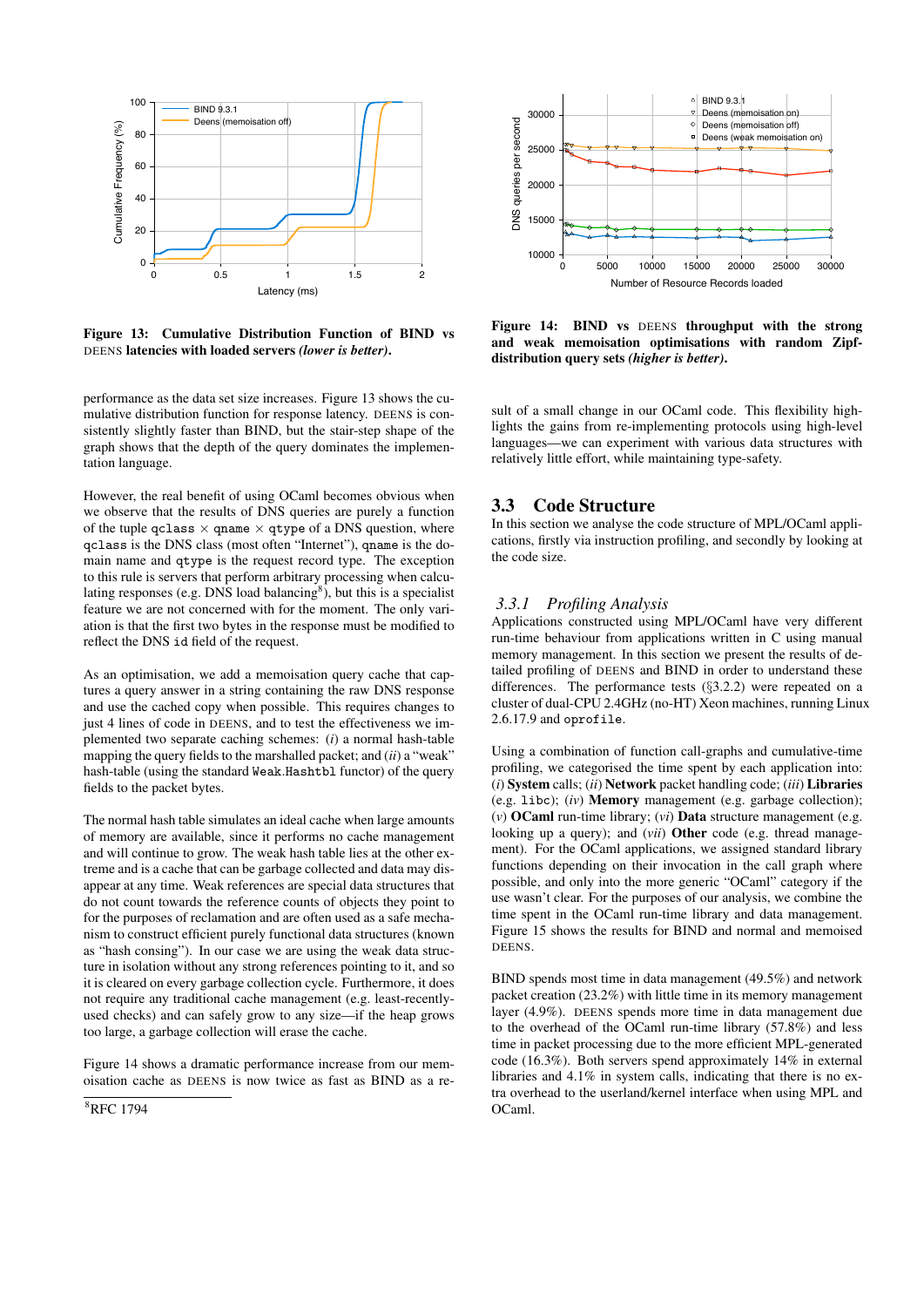

<span id="page-9-0"></span>Figure 15: Normalised profiling results for the DNS servers, showing how each application spends its time serving queries.

Clearer differences arise when examining the memoized versions of DEENS. Recall  $(\S$ [3.2.2\)](#page-7-2) that there are two versions—a strongly memoized cache which never releases cached entries and uses a larger heap in return for greater performance, and a weakly memoized cache which is erased on every garbage collection, but still maintains fast performance. Both versions spend less time processing network packets (12.35% and 14.4%) due to the cache hit rates, and more time in the garbage collector (19.5% and 22.8%) due to the extra use of the heap for storing cache entries. As expected, the strongly-memoized version spends more time in the garbage collector (by 3.3%) due to the larger heap requiring longer collection scanning times. The increased system call percentage (8.5% and 10.7%) is because the faster memoized versions are transmitting many more packets than the slower non-caching versions.

As an aside, the memoized DEENS saturated a GigE network line with responses during these tests, sustaining over 64,000 query responses per second (compared with around 20,000 for a noncaching DEENS, and less for BIND).

#### Memory Usage

In our tests, we loaded the DNS server with 30,000 resource records from approximately 2,200 zones. A recent survey of DNS name server density<sup>9</sup> shows the mean number of zones per server at 37.2 and the median 3.0, placing our experimental setup comfortably larger than an "average DNS server".

The memory hierarchy of modern servers is large enough to store a significant proportion of hot zone data in the processor cache. Our tests show a virtually 100% L2 data cache hit rate while running the benchmarks and DEENS having a slightly better instruction cache hit-rate than BIND due to its smaller code footprint. We have also explored ML DNS servers supporting millions of zones [\[13\]](#page-12-13), although we do not cover that analysis in this paper.

#### *3.3.2 Lines of Code*

A primary benefit of our approach is the smaller amount of code required to construct network applications. By reducing the difficulty and time required to rapidly implement Internet protocols (much as yacc simplified the task of writing language grammars), we hope to increase the adoption of type-safe programming techniques.



Figure 16: Relative code sizes for MPL/OCaml and C code *(lower is better)*.

To justify this claim of simplicity, we analyse the lines of code in our protocol implementations against their C equivalents. The C code is first pre-processed through unifdef to remove platform portability code that would artificially increase its size, but otherwise unmodified. The OCaml code is run through the camlp4 pre-processor that reformats it to a consistent, well-tabulated style. External libraries were not included in the count (e.g. OpenSSL or Cryptokit).

Figure 16 plots the number of lines of C, OCaml and auto-generated code present in the applications. The figures for SSH show that OpenSSH is nearly 3 times larger than the total lines of OCaml in MLSSH, and 6 times larger when considering only the hand-written OCaml.

The numbers for DNS reveal that DEENS is a remarkable 50 times smaller than the BIND 9.3.1. DEENS does lack some of the features of BIND such as DNSSEC support and so this should only be treated a rough metric. We are confident, particularly after our experiences with constructing MLSSH, that these extra features can be implemented without issue.

#### *3.3.3 Configuration*

The use of the MELANGE framework encourages the separation of data plane logic from control plane logic. The former is written in MPL and the latter in OCaml. A benefit of this split is that configuration information can easily be abstracted out by the control plane portion. In MLSSH, for example, all configuration decisions are represented as a functional object that is exported from the library and implemented by the main application. A sample snippet is shown next:

| type user_auth $=$<br>Password   Public_key<br>Interactive   Host                                                                                                                                                                                                                                                                                                                                                       |
|-------------------------------------------------------------------------------------------------------------------------------------------------------------------------------------------------------------------------------------------------------------------------------------------------------------------------------------------------------------------------------------------------------------------------|
| <b>type</b> reason_code = $ $ Protocol_error $ $ Illegal_user $[$ etc $]$<br><b>type</b> auth_resp = $bool *$ user_auth list                                                                                                                                                                                                                                                                                            |
| type conn_resp $=$<br>Allow of connection_t<br>Deny of reason_code<br>class type server_config = $object$<br>method connection_req : $int32 \rightarrow int32 \rightarrow$ conn_resp<br>method auth_methods_supported : user_auth list<br><b>method</b> auth_password : string $\rightarrow$ string $\rightarrow$ auth_resp<br><b>method</b> auth_public_key: $string \rightarrow$ Key t $\rightarrow$ auth_resp<br>end |

<sup>&</sup>lt;sup>9</sup>The Measurement Factory, June 2005. [http://dns.](http://dns.measurement-factory.com/surveys/200506.html) [measurement-factory.com/surveys/200506.html](http://dns.measurement-factory.com/surveys/200506.html)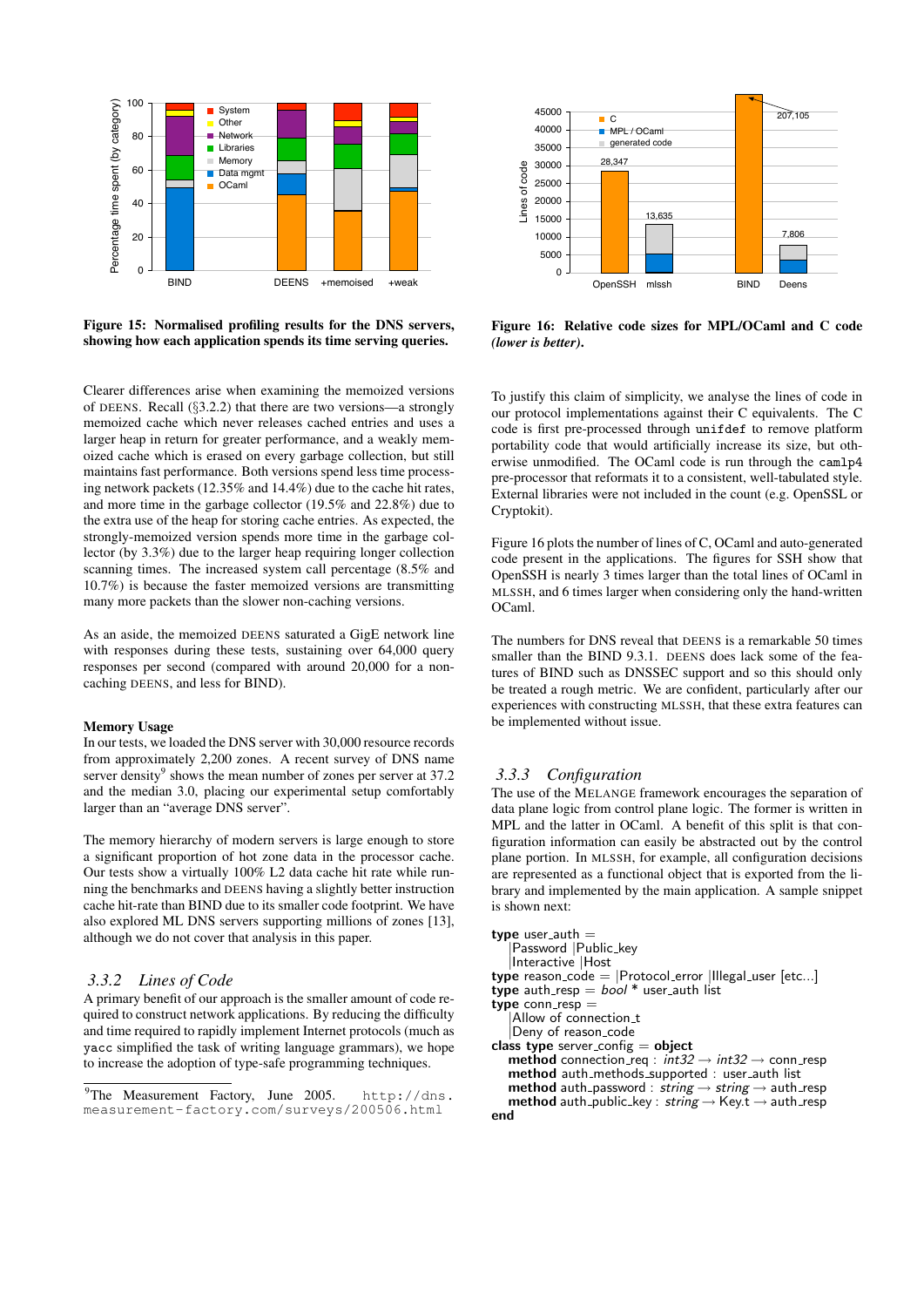In this example, we define two new types: (*i*) for user authentication methods (user auth); and (*ii*) for providing reasons for denying connections (reason code). Both are part of the SSH protocol specification. The server config object defines a *class signature*, which contains a list of call-back functions that are invoked at appropriate points in the protocol state machine. For example, the auth password function is called when password authentication is required, and connection request when a new connection with some window size parameters is requested by the client.

The result of this separation is that applications are now much more composable; e.g. embedding SSH functionality into other OCaml code is now a trivial matter of implementing this class type. This technique should be familiar to programmers who use objectoriented languages like Java or C++, but it can be implemented very succinctly in MELANGE because of OCaml's automatic type inference.

We have found that these configuration objects are very useful for rapidly prototyping novel network architectures. For example, we have combined MLSSH and DEENS with bindings to the user-level tuntap interface to experiment with new distributed naming algorithms in user-space, as well as constructing file systems that export their contents via the DNS (which involved specifying the Plan9 9P protocol [\[44\]](#page-13-7) using MPL).

Composable configuration files can also be used with common logging and network setup modules; the notion of configuration unification between applicationsis an active research area in MELANGE. Our source code includes a domain-specific configuration language intended to bridge standard Unix /etc-style configuration files and the configuration objects described above.

## *3.3.4 MPL Custom Types*

All of the implementations consist of a varying degree of code written in MPL and OCaml. This section discusses any custom field types required to implement a protocol using MELANGE.

- SSH required defining one major custom type: the multiple precision integer. This has a very precise wire representation (defined in RFC 4253), but does not require any state to be maintained and is straight-forward to implement. The majority of the SSH protocol parsing can be expressed directly in MPL, once the external encryption layer has been processed, as described earlier (§[3.1.1\)](#page-5-1).
- DNS required defining custom types for the string compression format. This implementation is around 100 lines of OCaml code, using a symbol table to keep track of entries in the compression table.
- IPv4 required no custom fields, but requires two specifications: one for the IPv4 packet, and another for the contents of the IPv4 options field.
- ICMP required no custom fields.
- UDP required no custom fields.
- DHCP has variable-length option fields which cannot be expressed directly in MPL. However, each individual option can be parsed with an MPL specification, with custom OCaml code used to iterate over the list of options until it reaches the 'endof-option' field.

In general, it proved difficult to generalise a "list" type in MPL, since the precise wire formats of lists vary between protocols (e.g. how they are terminated or how elements are represented).

# <span id="page-10-0"></span>4. RELATED WORK

The inspiration for MPL stems from the FoxNet project [\[4,](#page-11-0) [5\]](#page-12-0), which implemented a TCP/IP stack using Standard ML. It made use of SML/NJ features such as parameterised modules to separate out protocol elements into a series of abstract signatures. A combination of these protocol signatures resulted in a TCP/IP implementation, and other permutations included TCP over Ethernet Their work highlighted layering violations in the design of TCP such as the pseudo-header used in checksums. FoxNet was one of the first attempts to apply a functional language to a low-level "systems" problem such as network protocol implementation.

Although undeniably elegant, FoxNet ultimately did not deliver in terms of performance; they reported a 10x performance loss over a conventional TCP/IP stack, and required compiler modifications to handle low-level bit-shifting. We attribute MELANGE's superior performance to: (*i*) advances in hardware such as faster processors, larger caches, and more memory to increase efficiency of garbage collection; (*ii*) built-in support in recent OCaml compilers for low-level coding; and (*iii*) integrating meta-programming techniques via MPL. FoxNet did not tackle complex application-level protocol implementations such as SSH or DNS.

Another successful networking project that used OCaml is the Ensemble network protocol architecture [\[22\]](#page-12-2). Ensemble is designed to simplify the construction of group membership and communications protocol stacks by composing simple *micro-protocols*, which can be re-arranged depending on the exact application needs. They cite reduced memory allocation and avoiding the use of foreign function bindings as key to a successful OCaml system. When compared to MPL-based code, a crucial difference is that Ensemble assumes that all nodes are trusted and directly transfers OCaml heap structures into C iovecs to be transmitted over the network, a technique Ensemble calls *direct marshalling*. This means that a malicious node, or any heterogeneous node running on a different CPU architecture or OCaml version, can corrupt heap structures by sending malformed data. In contrast, MPL uses well-defined existing protocols and bounds checks to ensure that all traffic is valid. MELANGE is designed to simplify the implementation of network protocols; it does not tackle the high-level distributed communications issues that Ensemble solves. Billings et al. have created HashCaml [\[7\]](#page-12-14) to permit type-safe marshalling in OCaml when the precise wire format used does not matter to the application.

Other data description languages for network protocols are PACK-ETTYPES [\[35\]](#page-12-15) and Prolac [\[27\]](#page-12-16), which have both been used to create implementations of TCP/IP and similar low-level protocols. The key differentiation of MPL is that it outputs high-level, type-safe code instead of C, and its facility for state variables and custom field types permit the expression of more complex application-level protocols such as DNS, BGP or SSH. To our knowledge, we are the first to consider the wider spectrum of Internet protocols instead of the relatively simple low-level ones. The PADS language [\[17\]](#page-12-17), using modern dependent typing techniques to describe ad-hoc data sources, looks promising as an alternative to MPL if an efficient type-safe language backend is developed.

Many packet filtering languages have been developed to specify rules for detecting patterns in network traffic, such as BPF [\[36\]](#page-12-18)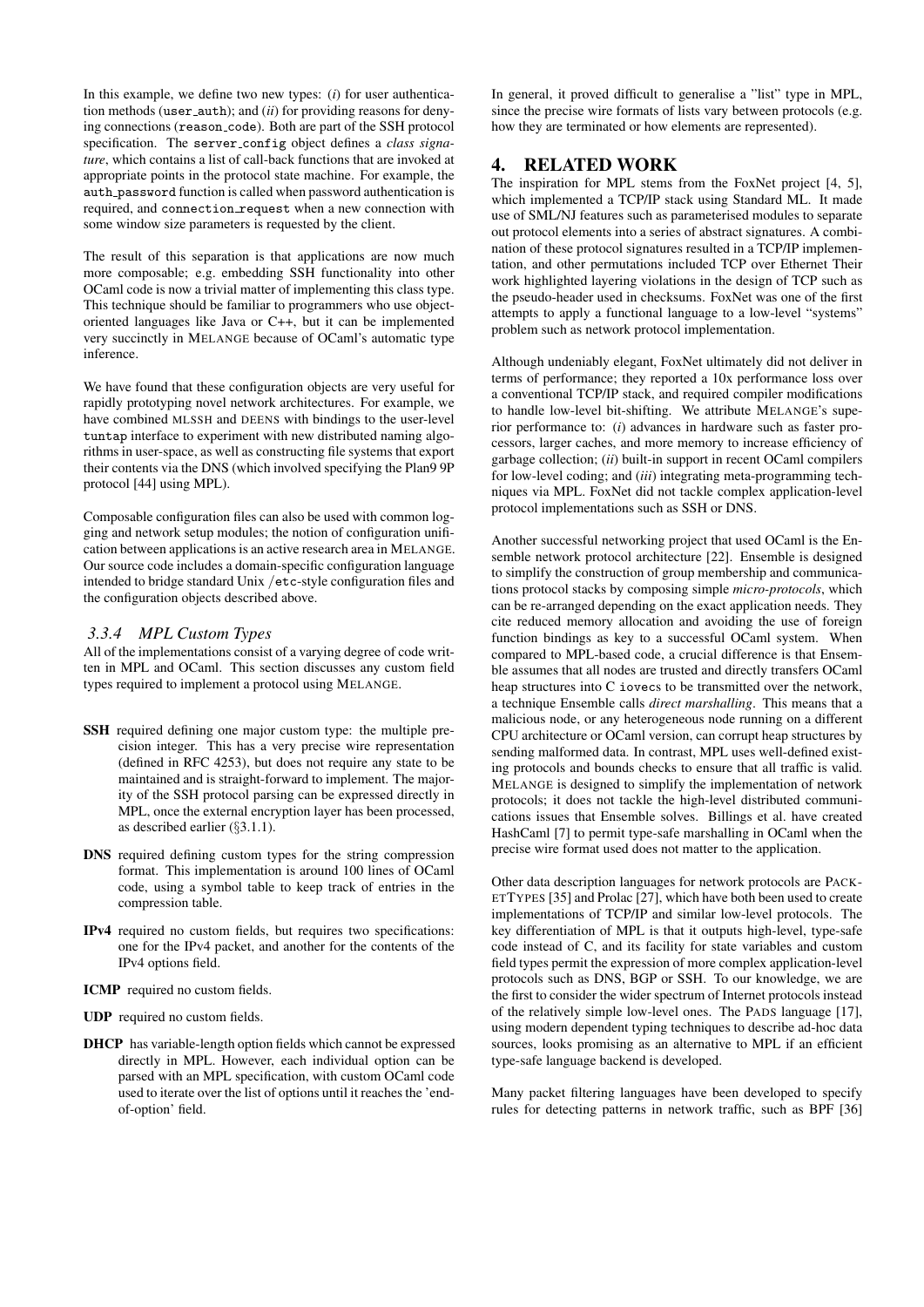and the more extensible FFPF [\[8\]](#page-12-19). An early stub-compiler was USC [\[41\]](#page-13-8) which provided an extended form of ANSI C to succinctly describe low-level heard formats and generate near-optimal C code to parse them. More recently, Pang et al. designed *binpac* as an equivalent of yacc aimed at parsing binary protocols [\[42\]](#page-13-9). binpac can parse a number of complex protocols such HTTP, DNS, CIFS/SMB, and Sun RPC. The key difference of these parsers from MPL is that they are unidirectional, and cannot be used to also create network packets from the same specification, as MPL or PACK-ETTYPES can. The general problem of bidirectional parsing is still an active area of language research, most notably tackled by Foster et al. for tree-structured data [\[18\]](#page-12-20).

MPL draws from research into constructing fast data paths through operating systems, such as Scout [\[39\]](#page-13-10) or fbufs [\[15\]](#page-12-21), which both perform the same task inside the kernel. MPL generates type-safe code to provide the same facility to user-level network applications.

Click [\[28\]](#page-12-22) was developed to ease the process of creating extensible network routers. It is assembled from packet processing modules (e.g. for classification, queueing or scheduling) and a configuration language specifies a routing graph. It is written in C++ and primarily focuses on low-level network protocols, unlike our wider focus on application-level binary protocols as well.

Recently, there have been several more formal languages designed to deal with complex networking problems. P2 [\[31\]](#page-12-23) implements a high-level declarative language for constructing peer-to-peer networks succinctly, and meta-routing [\[20\]](#page-12-24) is an algebra for network routing. The implementations are currently written in C++, and MPL complements them by enabling a switch to a type-safe language without compromising performance.

Researchers have also been helping to evolve C code to a safer future; languages such as Cyclone [\[25\]](#page-12-25) and Ivy [\[9\]](#page-12-26) extend the semantics of C to be type-safe and require minimal modifications from existing code. We are attempting the opposite approach, by starting from a clean language and solving low-level performance problems, but acknowledge that the evolutionary approach is also essential given the large amount of legacy C code already written. However, we have shown by example that our philosophy is quite practical for the well-specified Internet standard protocols.

# 5. CONCLUSIONS

We have described the Meta Packet Language (MPL), which permits the high-level specification of Internet protocols, and have described a compiler that transforms these high-level specifications into type-safe code. MPL is part of the MELANGE framework written in OCaml, and we used it to specify many standard Internet protocols ranging from the low-level IPv4, Ethernet and ICMP, to higher-level application protocols like SSH and DNS. Our approach of using a domain-specific packet specification language helped solve the issues reported by previous research projects such as FoxNet and Ensemble, such as the creation of high-performance servers without the need for foreign-function bindings.

We described and evaluated our implementations of the SSH and DNS protocols and found our type-safe versions to perform better than their counterparts written in type-unsound C. MLSSH sustained a higher bulk-throughput with less inter-packet jitter than OpenSSH, and DEENS handled double the queries per second with lower latency than BIND. Furthermore, both contain fewer lines of code and were easier to enhance and optimise.

# 5.1 MPL Enhancements

Modern kernels perform the minimum data copying required to process data as it passes through the network stack (e.g. the FreeBSD mbuf [\[37\]](#page-13-11)) and strive for a zero-copy data-flow of network payloads directly from the hardware to user-space applications [\[10\]](#page-12-27). mbufs can also be chained to support *scatter-gather* I/O.

The current MPL mechanism for packet suspensions consists of a set of operations which must be executed to construct a network packet (e.g. write some fields at an offset, or copy a payload from another packet environment). When the packet suspension is evaluated, it results in a single buffer which is transmitted using the *write(2)* or *sendto(2)* system call. The basis library could be extended to eliminate the need for the final copy into a single buffer, and instead internally maintain a data structure suitable for scattergather transmission via the *writev(2)* system call instead. Thus far however, the single final copy for marshalling a packet has not been shown to be a great overhead, and is much simpler to implement.

# 5.2 Future Research

Our approach of software reconstruction has opened up many interesting avenues of research. We have implemented a prototype operating system in OCaml to run MELANGE applications directly as guest operating systems over the Xen hypervisor [2], thus skipping the overhead of a general-purpose operating system written in in a type-unsafe language.

Our creation of a code-base of networking applications written in OCaml is helping with the integration of quasi-linear types [\[16\]](#page-12-28) into OCaml to statically enforce the control/data abstractions. The use of MPL is also spreading beyond networking, being used as a convenient description language for creating bindings between kernel modules and safe OCaml daemons in user-space for filesystem services [\[6\]](#page-12-29), in the style of icTCP [\[21\]](#page-12-30).

The complete MELANGE framework includes the content described in this paper as well as tools for integrating formal model-checking techniques into the applications [\[33,](#page-12-10) [34,](#page-12-31) [32\]](#page-12-8). The source code is available under a BSD-style license at [http://melange.](http://melange.recoil.org/) [recoil.org/](http://melange.recoil.org/), and contributions and bug reports are welcomed!

# 6. ACKNOWLEDGEMENTS

We would like to thank Tim Griffin, John Billings, Jon Crowcroft, David Greaves, Steven Hand, Christian Kreibich, Evangelia Kalyvianaki, Andrew Warfield, and Euan Harris for many hours of discussions, reviews and cups of strong coffee with the authors. This work was partially funded by Intel Research Cambridge.

# <span id="page-11-1"></span>7. REFERENCES

- [1] ALBITZ, P., AND LIU, C. *DNS and BIND*, fourth ed. O'Reilly, 2001.
- [2] BARHAM, P., DRAGOVIC, B., FRASER, K., HAND, S., HARRIS, T., HO, A., NEUGEBAUER, R., PRATT, I., AND WARFIELD, A. Xen and the art of virtualization. In *Proc. of 19th SOSP* (Bolton Landing, NY, 2003), pp. 164–177.
- <span id="page-11-2"></span>[3] BERNSTEIN, D. J. DNS server survey [online]. 2002. <http://cr.yp.to/surveys/dns1.html>.
- <span id="page-11-0"></span>[4] BIAGIONI, E. A structured TCP in Standard ML. In *Proc. of SIGCOMM* (London, UK, 1994), pp. 36–45.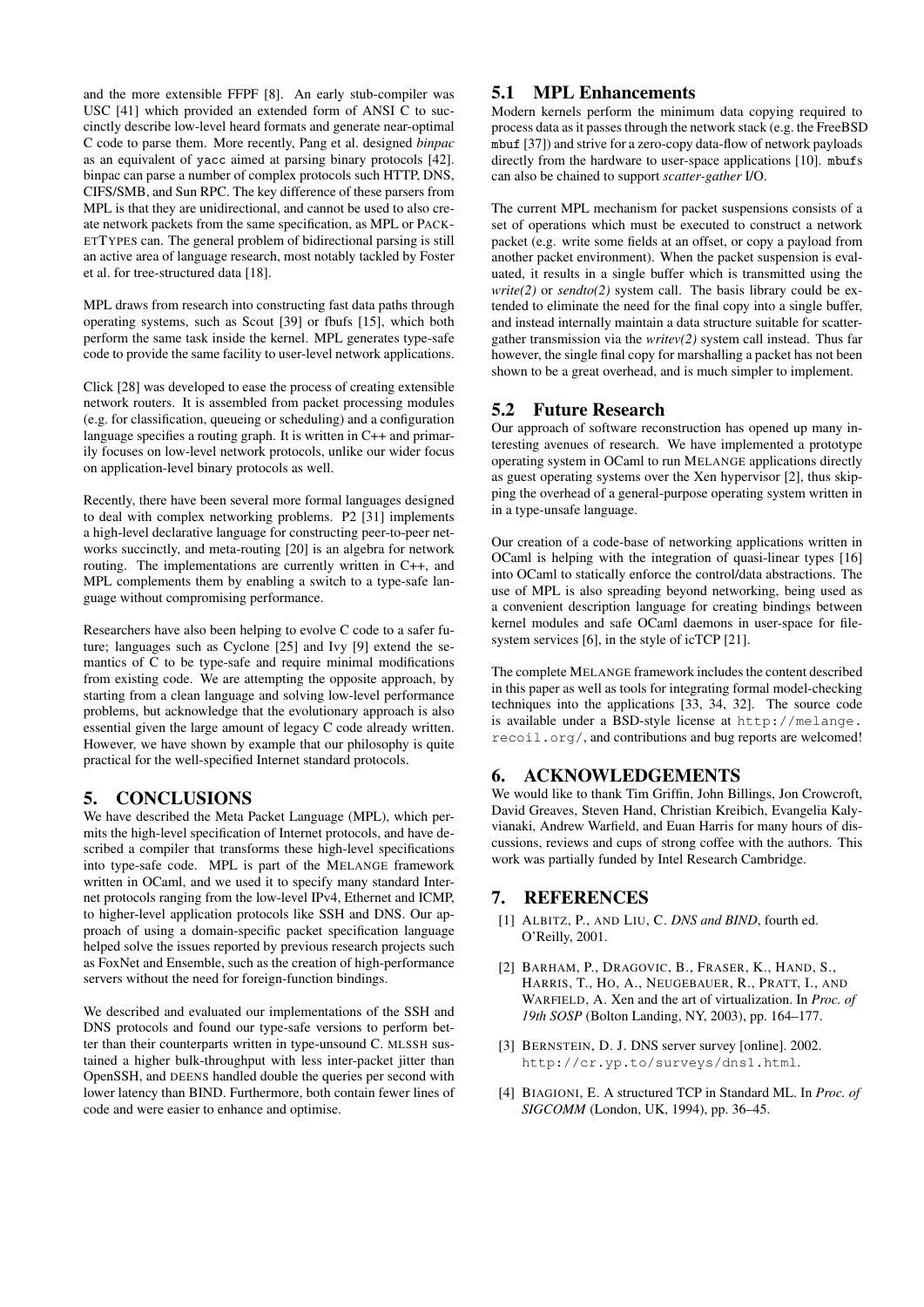- <span id="page-12-0"></span>[5] BIAGIONI, E., HARPER, R., AND LEE, P. A network protocol stack in Standard ML. *Higher Order Symbolic Computing 14*, 4 (2001), 309–356.
- <span id="page-12-29"></span>[6] BILLINGS, J., FRASER, A., AND SCOTT, D. Orion: Named flows with access control. Tech. rep., Fraser Research, Princeton, NJ, USA, 2005.
- <span id="page-12-14"></span>[7] BILLINGS, J., SEWELL, P., SHINWELL, M., AND STRNISA, R. Type-safe distributed programming for OCaml. In *Proceedings of the 2006 ACM-SIGPLAN Workshop on ML* (2006).
- <span id="page-12-19"></span>[8] BOS, H., DE BRUIJN, W., CRISTEA, M., NGUYEN, T., AND PORTOKALIDIS, G. FFPF: Fairly Fast Packet Filters. In *Proc. of 6th Symp. on OSDI* (2004), pp. 347–363.
- <span id="page-12-26"></span>[9] BREWER, E., CONDIT, J., MCCLOSKEY, B., AND ZHOU, F. Thirty years is long enough: Getting beyond C. In *Proc. of 10th HotOS Workshop* (2005).
- <span id="page-12-27"></span>[10] CHU, H. K. J. Zero-copy TCP in Solaris. In *Proceedings of the USENIX Annual Technical Conference* (1996), USENIX, pp. 253–264.
- <span id="page-12-3"></span>[11] COOK, B., PODELSKI, A., AND RYBALCHENKO, A. Termination proofs for systems code. In *Proc. of PLDI* (2006).
- <span id="page-12-11"></span>[12] DEEGAN, T., CROWCROFT, J., AND WARFIELD, A. The main name system: an exercise in centralized computing. *Computer Communications Review 35*, 5 (2005), 5–14.
- <span id="page-12-13"></span>[13] DEEGAN, T. J. *The Main Name System*. PhD thesis, University of Cambridge, 2006.
- <span id="page-12-4"></span>[14] DOLIGEZ, D., AND LEROY, X. A concurrent, generational garbage collector for a multithreaded implementation of ML. In *Proc. of the 20th Symp. on PoPL* (Charleston, South Carolina, 1993), pp. 113–123.
- <span id="page-12-21"></span>[15] DRUSCHEL, P., AND PETERSON, L. L. Fbufs: a high-bandwidth cross-domain transfer facility. In *Proc. of 14th SOSP* (1993), pp. 189–202.
- <span id="page-12-28"></span>[16] ENNALS, R., SHARP, R., AND MYCROFT, A. Linear types for packet processing. In *13th European Symp. on Programming* (Barcelona, Spain, 2004), pp. 204–218.
- <span id="page-12-17"></span>[17] FISHER, K., AND GRUBER, R. PADS: a domain-specific language for processing ad hoc data. In *Proc. of 2005 Conf. on PLDI* (Chicago, IL, 2005), pp. 295–304.
- <span id="page-12-20"></span>[18] FOSTER, J. N., GREENWALD, M. B., MOORE, J. T., PIERCE, B. C., AND SCHMITT, A. Combinators for bi-directional tree transformations: a linguistic approach to the view update problem. In *Proceedings of the 32nd ACM SIGPLAN-SIGACT Symposium on Principles of Programming Languages* (New York, NY, USA, 2005), ACM Press, pp. 233–246.
- <span id="page-12-5"></span>[19] GARRIGUE, J. Programming with polymorphic variants. In *SIGPLAN Workshop on ML* (Baltimore, MD, 1998).
- <span id="page-12-24"></span>[20] GRIFFIN, T. G., AND SOBRINHO, J. L. Metarouting. In *Proc. of SIGCOMM* (Philadelphia, PA, 2005), pp. 1–12.
- <span id="page-12-30"></span>[21] GUNAWI, H. S., ARPACI-DUSSEAU, A. C., AND ARPACI-DUSSEAU, R. H. Deploying safe user-level network services with icTCP. In *Proc. of 6th Symp. on OSDI* (2004), pp. 317–332.
- <span id="page-12-2"></span>[22] HAYDEN, M. *The Ensemble System*. TR98-1662, Cornell University, 1998.
- <span id="page-12-7"></span>[23] HENSBERGEN, E. V. Plan 9 remote resource protocol (experimental-draft-9p2000-protocol), March 2005. <http://v9fs.sourceforge.net/rfc/>.
- <span id="page-12-6"></span>[24] JACOBSON, V., LERES, C., AND MCCANNE, S. Packet capture with tcpdump and pcap [online]. <http://www.tcpdump.org/>.
- <span id="page-12-25"></span>[25] JIM, T., MORRISETT, G., GROSSMAN, D., HICKS, M., CHENEY, J., AND WANG, Y. Cyclone: A safe dialect of C. In *Proceedings of USENIX Annual Tech. Conf. (General Track)* (2002), pp. 275–288.
- <span id="page-12-12"></span>[26] JUNG, J., SIT, E., BALAKRISHNAN, H., AND MORRIS, R. DNS performance and the effectiveness of caching. In *Proc. of 1st Workshop on Internet Measurement* (San Francisco, CA, 2001), pp. 153–167.
- <span id="page-12-16"></span>[27] KOHLER, E., KAASHOEK, M. F., AND MONTGOMERY, D. R. A readable TCP in the Prolac protocol language. In *Proc. of SIGCOMM* (Cambridge, MA, 1999), pp. 3–13.
- <span id="page-12-22"></span>[28] KOHLER, E., MORRIS, R., CHEN, B., JANNOTTI, J., AND KAASHOEK, M. F. The Click modular router. *ACM Trans. on Computer Systems 18*, 3 (2000), 263–297.
- <span id="page-12-1"></span>[29] LEROY, X., DOLIGEZ, D., GARRIGUE, J., RÉMY, D., AND VOUILLON, J. The Objective Caml system [online]. 2005. <http://caml.inria.fr/>.
- <span id="page-12-9"></span>[30] LETOUZEY, P. Exécution de termes de preuves: une nouvelle méthode d'extraction pour le Calcul des Constructions Inductives. Université Paris VI, 2000.
- <span id="page-12-23"></span>[31] LOO, B. T., CONDIE, T., HELLERSTEIN, J. M., MANIATIS, P., ROSCOE, T., AND STOICA, I. Implementing declarative overlays. In *Proc. of 20th SOSP* (2005), pp. 75–90.
- <span id="page-12-8"></span>[32] MADHAVAPEDDY, A. *Creating High-Performance Statically Type-Safe Network Applications*. PhD thesis, University of Cambridge, 2006.
- <span id="page-12-10"></span>[33] MADHAVAPEDDY, A., AND SCOTT, D. On the challenge of delivering high-performance, dependable, model-checked internet servers. In *First Workshop on Hot Topics in System Dependability* (2005).
- <span id="page-12-31"></span>[34] MADHAVAPEDDY, A., SCOTT, D., AND SHARP, R. SPLAT: A tool for model-checking and dynamically enforcing abstractions. In *12th Int'l SPIN Workshop on Model Checking of Software* (2005), pp. 277–281.
- <span id="page-12-15"></span>[35] MCCANN, P. J., AND CHANDRA, S. Packet types: Abstract specification of network protocol messages. In *Proc. of SIGCOMM* (2000), pp. 321–333.
- <span id="page-12-18"></span>[36] MCCANNE, S., AND JACOBSON, V. The BSD packet filter: A new architecture for user-level packet capture. In *Proceedings of the USENIX Winter Technical Conference* (1993), pp. 259–270.